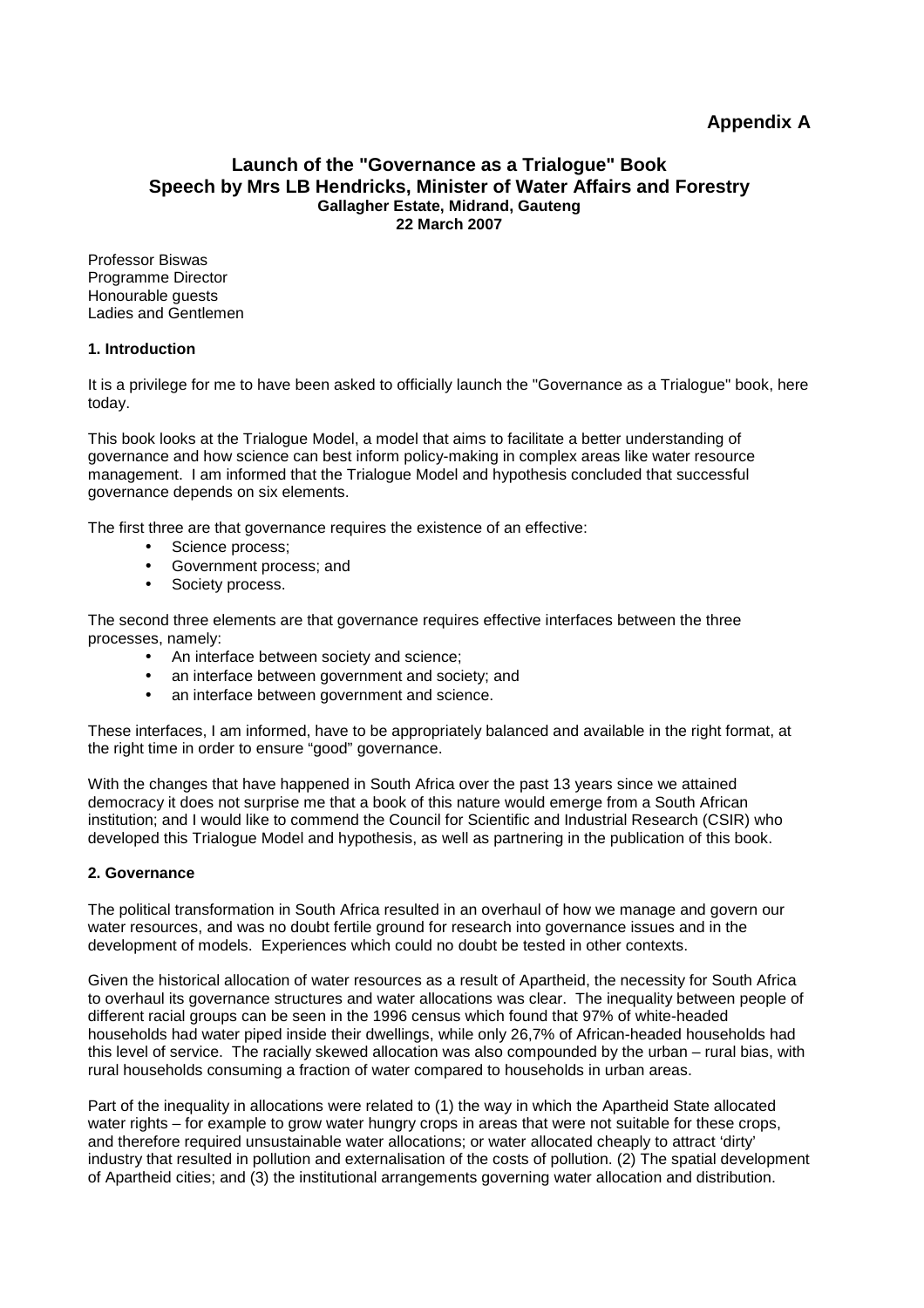Consequently, one of the drivers of our transformation was the need to transform institutions; and the over-riding goals of our policy became Integrated Water Resources Management and the establishment of equity in resource distribution, and efficiency and sustainability in water use. Our need for transformation required the deepening of democracy in our water institutions and saw the inclusion of historically disadvantaged groups in the policy development process. This transformation process started as early as 1992 during the transition period to democracy, with the establishment of a broad consultative forum between existing water institutions, unions, and NGOs. This forum made a number of recommendations – many of which were incorporated in the RDP.

The RDP declared as a fundamental principle the "right to access clean water – water security for all". The aim was to ensure "Some for all and not all for some". The principle was later enshrined in the Bill of Rights in the Constitution (in Section 27), which states that everyone in South Africa has a right of access to "sufficient food and water". It also says that the state must take reasonable measures, within its available resources, to achieve the progressive realization of this right.

While equity is a significant principle in the Bill of Rights of the Constitution, importantly the Constitution also lays the foundation for environmental rights and co-operative government in South Africa. Section 24 provides for a safe and sustainable environment as a fundamental right, and Sections 40 and 41 provide for the principles of co-operative government.

These progressive and consultative foundations were the starting point for our policies that were more inclusive than the past and dramatically reshaped the relationship between government, science and society. In overhauling our water legislation and promulgating the Water Services Act, Act 108 of 1997 and the National Water Act, Act 36 of 1998 we drew on these principles; and in doing so we looked at international best practice and adapted it to meet the specific conditions of South Africa.

The new model of government is one of decentralised decision-making specifically designed to promote democracy through a process of participatory decision-making. This has changed the way that government, industry and society interact. These changes pushed water management into an era of rethinking the nature of water institutions and the role of local government in the provision of water services so that they would meet the objectives of sustainable development, poverty eradication and improve the quality of life of our people.

There have been a number of challenges in the implementation of these policies, and translating them into institutions and programmes that work effectively. This year is the 10<sup>th</sup> anniversary of the Water Services Act and it may be an opportune time to review how successful we have been in implementing our legislation - in doing so we would need to continue in the spirit of consultation and engaging with stakeholders.

The esteemed Professor Biswas was with us in Stockholm last year when the issue of whether the world would run out of water in 20 years was raised; it came out very clearly at the conference that if we better manage our water resources we can avoid such a crisis. This sentiment was further confirmed by the 2006 United Nations Human Development Report which states that the water crisis facing the globe is not as a result of scarcity, it argues that the crisis is a result of poverty, power and inequality. I am also informed that the Global Water Partnership declared that the water crisis facing the world is in reality a crisis of governance.

It is therefore of critical importance that we ensure our institutions are correctly aligned, have clear mandates, are well run, and are able to effectively deliver the services required by our people and the environment.

#### **3. Ecosystem / Environment**

Programme Director, environmental considerations cannot be neglected in our approach to water use, and the National Environment Management Act promulgated in 1998 makes sustainable development, historic redress and the provision of basic needs statutory requirements. Chapter 3 specifically mentions co-operative environmental governance.

Recent (publicly available) reports about heavy metal contamination and pollution in the waterways of the country are of concern to us and require us to take action. Engaging with scientists and the scientific